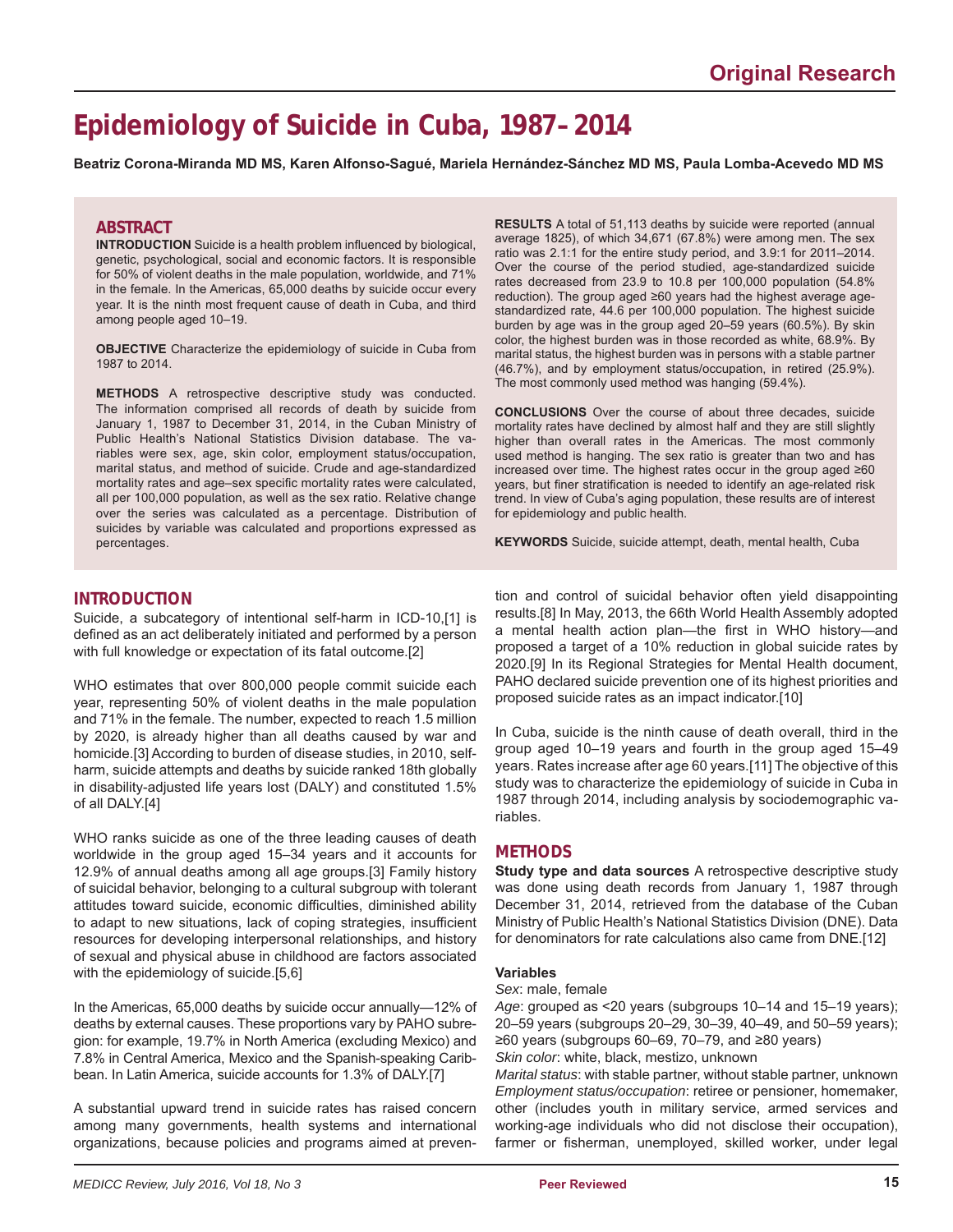## **Original Research**

working age, service worker, scientist or academic, not working because of disability, student, unskilled worker, director/manager, office worker, professional or middle-level technician, machine operator, unknown

*Methods used for suicide*: hanging, self-immolation, poisoning, firearms, jumping from high places, stabbing, self-placement before moving objects, drowning, motor vehicle collision, explosives, electrocution, other

**Data collection, processing and analysis** DNE authorized use of death records. ICD codes were used to classify suicide: ICD 9: E950–E959 for 1987–2000[13] and ICD 10: X60–X84[1], from 2001 on. Cumulative mortality rates by age group were calculated for the entire study period and the four year period 2011–2014 (considered most representative of the current situation). Crude, adjusted and specific mortality rates per 100,000 population were calculated by sex and age group; the sex ratio (ratio of number of male suicides to number of female suicides) was calculated. Rates were directly standardized to Cuba's 2002 census population. Relative change in rates was calculated as a percent change and percentages were used to show distribution of variables: sex, age, skin color, marital status and employment status/occupation (to indicate its respective suicide burden), and suicide methods used. DNE code books were used to establish variables. Two code books were used for employment status/occupation, one for 1987–2006, and the other for 2007–2014. An Excel database was created and data were displayed in tables and graphs.

**Ethics** The study used only death records and population data, exclusively for this research. Collection procedures preserved anonymity of the deceased. The study was approved by the National Hygiene, Epidemiology and Microbiology Institute's Ethics Committee.

### **RESULTS**

There were 51,113 deaths by suicide in the period studied (annual average 1825), with an average annual age-standardized rate of 16.9 per 100,000 population. From 2011–2014 the average rate was 13.2 per 100,000 population. The rate in 1987 was 23.9 per 100,000 and in 2014 10.8 per 100,000, a decrease of 54.8%.

Rates among both sexes declined over the time period, with a slight increase between 2007 and 2010, particularly among men. At the beginning of the period, the age-standardized suicide mortality rate among men was 26.7 per 100,000 population; it reached its maximum in 1994 at 27.4 per 100,000 population, and fell to 18.4 in 2014 (31.1% decrease). The rate was 21.3 per 100,000 among women in 1987 and fell to 4.7 in 2014 (77.9% decrease) (Figure 1).

The age-standardized suicide rate at the beginning of the 2011– 2014 period was 11.6 per 100,000, falling to 10.7 in 2014 (7.6% decrease). Among men, the rate fell from 19.6 per 100,000 in 2011 to 18.4 in 2014 (6.1% decrease), while among women it went from 5.1 per 100,000 in 2011 to 4.7 in 2014 (7.8% decrease).

The sex ratio increased over the time period, from 1.1:1 [hereafter, :1 will be left implicit—Eds.] in 1987 to 3.9 in 2014. The mean for the entire period was 2.1, and for 2011–2014 it was 3.9. The lowest sex ratio by age was found in the group aged <20 years at 0.6. This ratio was reversed in 2000 and for the period 2011–2014 the ratio was 2.5. The group aged 20–59 years had a sex ratio of 2, which increased to 4.2 in the 2011–2014. In the group aged ≥60 years the ratio was 2.8 for the whole period and 3.7 in 2011–2014.

The average suicide rate in the group aged <20 years was 6.5 per 100,000 population over the entire study period, and 2.5 per 100,000 for 2011–2014. In 1987, this age group's rate was 14.2 per 100,000 population, which decreased to 2.3 in 2014 (Figure 2). The relative decrease was 83.8% for 1987–2014 and 17.9% for 2011–2014 (the rate in 2011 was 2.8 per 100,000 population). This age group accounted for 5.3% of all suicide deaths over the period (Table 1), the proportion dropping to 2.3% for 2011–2014. Within this group, the highest percentage of deaths (88%) occurred in the subgroup aged 15–19 years. The rate in the subgroup aged 10–14 years was 0.4 per 100,000 population, and in those aged 15–19 years was 9.1 per 100,000 population.

The average suicide rate for the entire period in the group aged 20–59 years was 17.5 per 100,000 population, decreasing to 12.4 in 2011–2014 (Figure 2). The rate in 1987 was 27.4 per 100,000 population, falling to 12 per 100,000 in 2014 (56.2%). The rate was 13.2 in 2011, for a relative decrease of 9.1% from 2011–2014. This group accounted for 60.5% of deaths; 30.6% in the subgroup aged 20–39 years and 29.9% in the subgroup aged 40–59 years (Table 1). The rate was 15 per 100,000 population in the subgroup aged 20–39 years and 21 per 100,000 population in the subgroup aged 40–59 years. In 2011–2014, 54.8% of deaths occurred in the group aged 20–59 years (18.2% in the subgroup aged 20–39 years and 36.6% in the subgroup aged 40–59 years).

The group aged ≥60 years had the highest mortality rate, averaging 44.6 per 100,000 population over the entire period, and







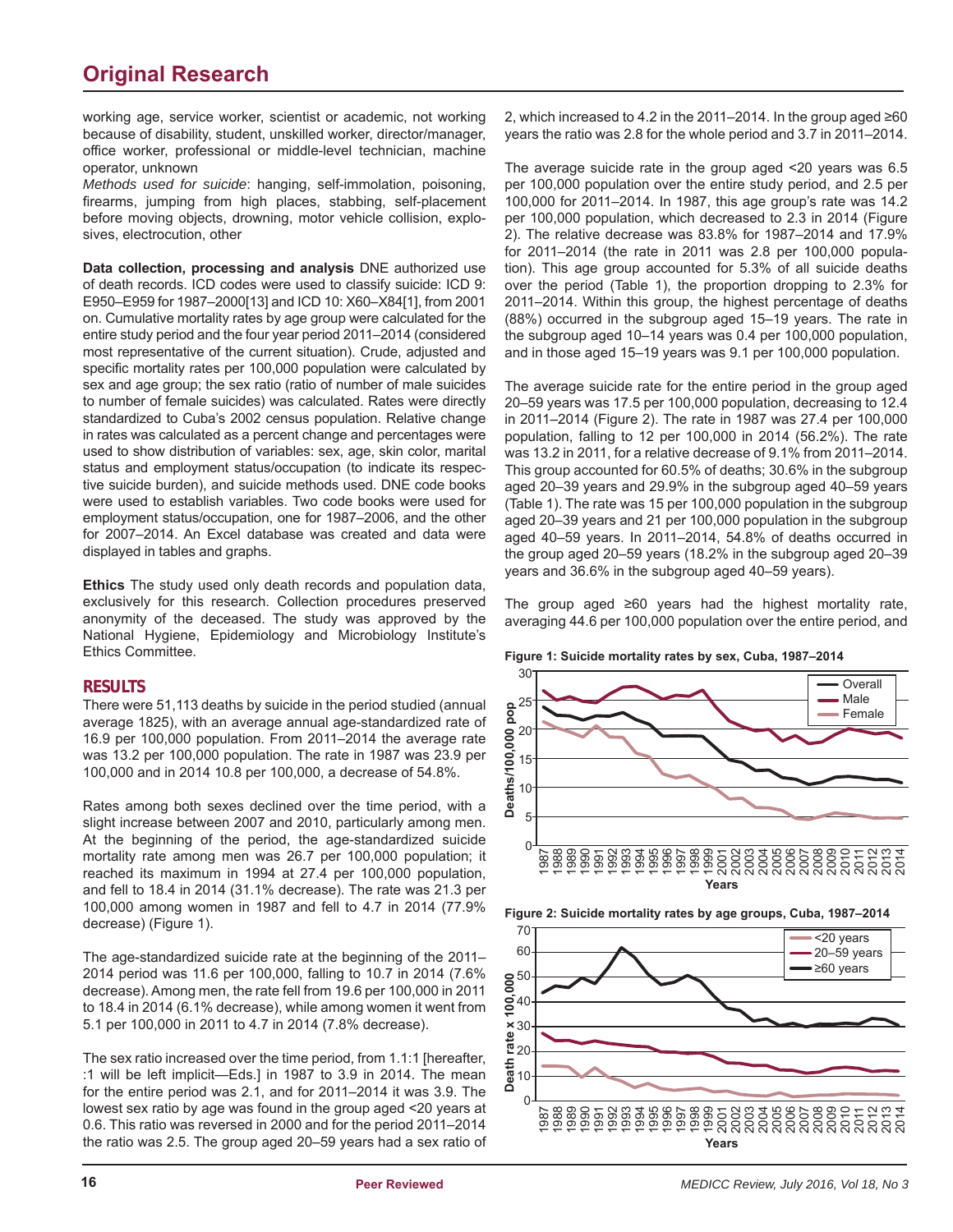## **Original Research**

| 31.7 in 2011–2014. In 1987, this group had         |
|----------------------------------------------------|
| an age-standardized rate of 43.6 per 100,000       |
| population, which fell to 30.5 in 2014 (Figure     |
| 2). The relative decrease for the entire period    |
| was 30%, and 1.6% for 2011-2014 (from a            |
| rate of 31 per 100,000 population in 2011).        |
| This group accounted for 34.1% of deaths by        |
| suicide over the study period (Table 1), 25.2%     |
| in the subgroup aged 60-79 years and 8.9%          |
| in the subgroup aged $\geq 80$ years. The rate was |
| 35.4 per 100,000 population for the subgroup       |
| aged 60-79 years age and 74.4 per 100,000          |
| in the subgroup aged ≥80 years.                    |

People with white skin accounted for 68.9% of suicides and people with stable partners constituted 46.7% (variables reported from 2001 forward); retirees or pensioners were 25.9% (Table 1).

The most widely used method for suicide was hanging, accounting for 59.4% of deaths. This and stabbing were the only methods that showed a relative increase over the study period (0.9% and 10.5%, respectively). The method most used by men was hanging (52.4%), while among women it was self-immolation (17%). Among those aged <20 years, the most common method was self-immolation. In the groups aged 20–59 years and ≥60 years, hanging was the most common (Figure 3, Table 1). From 2011–2014 the predominant method was hanging (79.1%), followed by poisoning (9.3%) and self-immolation (6.9%).

### **DISCUSSION**

The highest age-standardized suicide rate for both sexes combined in Cuba was reported in the first year of the study period, 1987. This is consistent with other research finding that suicide rates in Cuba reached 23 per 100,000 population in the 1980s, prompting a national study by the Ministry of Public Health (results remain unpublished), and design of a suicide prevention program.[14,15]

In 2012 WHO reported global suicide rates of 11.6 per 100,000 population (15 for men and 8 for women). In the same report, Cuba's overall rate was similar at 11.4 per 100,000 population, but the rate among Cuban men was higher than the international one while among women the rate was lower (18.4 and 4.5, respectively).[16] Although Cuba's rates have fallen, they are still higher than those reported by PAHO for the Americas, where in 2005–2009 the age-standardized suicide rate was 7.3 per 100,000 population (11.5 among men and 3 among women). The same report showed rates of 9.8 per 100,000 population (14.9 among men and 4.4 among women) in Cuba.[17] The rates among men and women

| Table 1: Suicides by selected variables, Cuba, 1987–2014 |  |  |  |
|----------------------------------------------------------|--|--|--|
|----------------------------------------------------------|--|--|--|

|                                             | <b>Sex</b>     |               |               |        | <b>Total</b> |        |
|---------------------------------------------|----------------|---------------|---------------|--------|--------------|--------|
| <b>Variable</b>                             | <b>Male</b>    |               | <b>Female</b> |        |              |        |
|                                             | $\mathsf{n}$   | $\frac{9}{6}$ | n.            | %      | $\mathsf{n}$ | $\%$   |
| <b>Sex</b>                                  | 34,671         | 67.8          | 16,442        | 32.2   | 51,113       | 100.0  |
| Age (years)                                 |                |               |               |        |              |        |
| <20                                         | 1,031          | 2.0           | 1,689         | 3.3    | 2,720        | 5.3    |
| $20 - 59$                                   | 20,754         | 40.6          | 10,181        | 19.9   | 30,935       | 60.5   |
| $\geq 60$                                   | 12,878         | 25.2          | 4,570         | 8.9    | 17,448       | 34.1   |
| Unknown                                     | 8              | < 0.05        | 2             | < 0.05 | 10           | < 0.1  |
| Skin color*                                 |                |               |               |        |              |        |
| White                                       | 11,111         | 53.7          | 3,161         | 15.3   | 14,272       | 68.9   |
| Mestizo                                     | 3,179          | 15.4          | 986           | 4.8    | 4,165        | 20.1   |
| <b>Black</b>                                | 1,618          | 7.8           | 544           | 2.6    | 2,162        | 10.4   |
| Unknown                                     | 86             | 0.4           | 23            | 0.1    | 109          | 0.5    |
| Marital status*                             |                |               |               |        |              |        |
| With a stable partner                       | 7,805          | 37.7          | 1,871         | 9.0    | 9,676        | 46.7   |
| Without a stable partner                    | 5,714          | 27.6          | 2,022         | 9.8    | 7,736        | 37.4   |
| Unknown                                     | 2,475          | 12.0          | 821           | 4.0    | 3,296        | 15.9   |
| <b>Employment status/occupation</b>         |                |               |               |        |              |        |
| Retiree or pensioner                        | 10,997         | 21.5          | 2,263         | 4.4    | 13,260       | 25.9   |
| Homemaker                                   | 5              | 0.0           | 8,055         | 15.8   | 8,060        | 15.8   |
| Farmer or fisherman                         | 4,675          | 9.1           | 357           | 0.7    | 5,032        | 9.8    |
| Unemployed                                  | 4,073          | 8.0           | 433           | 0.8    | 4,506        | 8.8    |
| Skilled worker                              | 3,370          | 6.6           | 251           | 0.5    | 3,621        | 7.1    |
| Under legal working age                     | 1,589          | 3.1           | 849           | 1.7    | 2,438        | 4.8    |
| Service worker                              | 1,545          | 3.0           | 881           | 1.7    | 2,426        | 4.7    |
| Scientist or academic                       | 848            | 1.7           | 643           | 1.3    | 1,491        | 2.9    |
| Not working (disability)                    | 989            | 1.9           | 64            | 0.1    | 1,053        | 2.1    |
| <b>Student</b>                              | 411            | 0.8           | 626           | 1.2    | 1,037        | 2.0    |
| <b>Unskilled worker</b>                     | 794            | 1.6           | 57            | 0.1    | 851          | 1.7    |
| Director/manager                            | 718            | 1.4           | 103           | 0.2    | 821          | 1.6    |
| Office worker                               | 238            | 0.5           | 301           | 0.6    | 539          | 1.1    |
| Middle-level professional<br>or technician  | 162            | 0.3           | 95            | 0.2    | 257          | 0.5    |
| Machine operator                            | 179            | 0.4           | $\mathbf{1}$  | < 0.05 | 180          | 0.4    |
| Other                                       | 4,076          | 8.0           | 1,462         | 2.9    | 5,538        | 10.8   |
| Unknown                                     | $\overline{2}$ | < 0.05        | 1             | < 0.05 | 3            | < 0.05 |
| <b>Method</b>                               |                |               |               |        |              |        |
| Hanging                                     | 26,773         | 52.4          | 3,592         | 7.0    | 30,365       | 59.4   |
| Self-immolation                             | 1,432          | 2.8           | 8,675         | 17.0   | 10,107       | 19.8   |
| Poisoning                                   | 3,071          | 6.0           | 3,197         | 6.3    | 6,268        | 12.3   |
| Firearms                                    | 1,395          | 2.7           | 98            | 0.2    | 1,493        | 2.9    |
| Jumping from high places                    | 779            | 1.5           | 448           | 0.9    | 1,227        | 2.4    |
| Stabbing                                    | 634            | 1.2           | 136           | 0.3    | 770          | 1.5    |
| Self-placement<br>before moving objects     | 296            | 0.6           | 89            | 0.2    | 385          | 0.8    |
| Drowning                                    | 187            | 0.4           | 161           | 0.3    | 348          | 0.7    |
| Motor vehicle collision                     | 24             | < 0.05        | 9             | < 0.05 | 33           | 0.1    |
| Sequelae of previous attempt                | 5              | < 0.05        | 15            | < 0.05 | 20           | < 0.05 |
| Explosives                                  | 13             | < 0.05        | 3             | < 0.05 | 16           | < 0.05 |
| Electrocution                               | 3              | < 0.05        | 1             | < 0.05 | 4            | < 0.05 |
| Other                                       | 59             | 0.1           | 18            | < 0.05 | 77           | 0.1    |
| *Not recorded before $2001$ (n = $20,708$ ) |                |               |               |        |              |        |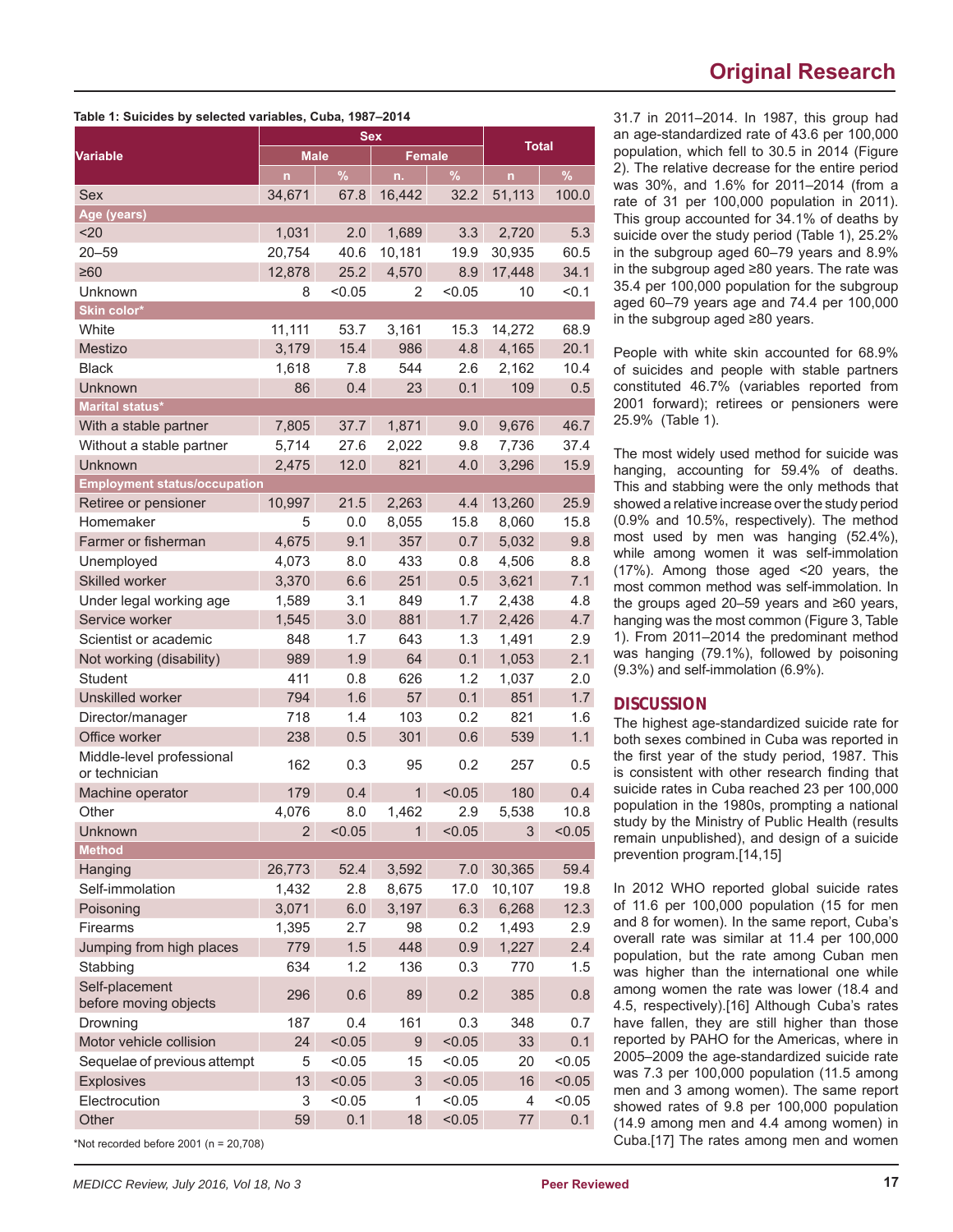

### **Original Research**

were 8.3 and 2.1 per 100,000, respectively, in Latin America and the Caribbean, lower than the rates we found. Rates in North America (excluding Mexico) were 15.8 per 100,000 among men (higher than among Cuban men) and 4.2 among women (similarly to rates among Cuban women). In South America, Argentina, Colombia, Brazil, Paraguay, Peru, Venezuela and Ecuador had lower rates than Cuba.[17]

Men are most affected in Cuba, which coincides with the global pattern: 79% of all deaths by suicide around the world occur among men.[16] China is the only country in which suicide rates among women are much higher than among men.[16] Men have higher rates of suicide in all age groups in the Americas, with sex ratios ranging between 2 and 6.[17] In our study, women had lower rates and a greater decrease than men did, so the sex ratio has increased and is close to those of other studies such as in Argentina, Colombia, and Venezuela—with sex ratios of approximately 4. The region comprising Central America, the Spanish-speaking Caribbean and Mexico had the highest sex ratio at 4.2, slightly higher than we observed. The sex ratio in North America (excluding Mexico) is 3.7.[16,17] A 2000 study in Cuba found a sex ratio of 2.2, less than we observed, but it was conducted in only 8 of the then 14 provinces, and thus may not have reflected the national situation.[14]

The highest sex ratio was found among persons in the group aged 20–59 years, which does not coincide with other reports claiming that gender gaps in suicide rates are higher among people aged ≥60 years, as in the Americas where the sex ratio in this group is 7.9, higher than the findings in this study.[17]

The lowest sex ratio in Cuba was found among children and adolescents (<20 years), which is similar to PAHO's report of the lowest sex ratio (2.2) in this age group.[17] During the first half of the period studied, the sex ratio was less than 1, but after 2000 the trend was reversed and now male children and adolescents are most affected. This coincides with a study conducted among US adolescents from 2004–2012, which reported 73.6% of suicides in this group in the male population.[18]

Suicidal behavior among adolescents is an increasingly common mental health problem in several countries, including Cuba.[18–20] There are national reports showing that severe family dysfunction, broken intimate relationships, history of suicide attempts, alcohol and drug use, hopelessness, depression or other mental disorders increase the risk of suicide.[19,21] According to the Health Statistical Yearbook, people aged 15–19 years made up 27% of the Cuban population aged <20 years in 2015,[22] but accounted for 88% of suicides in the group aged <20 years from 2011–2014. This is a clear, albeit indirect, expression of this age group's increased vulnerability to the causes of suicidal behavior. Possible contributing factors include the need to reaffirm one's independence in later stages of adolescence, including expressions of rebellion, "acting out," anxiety and depression, increased conflict with adults and peers, difficulty complying with social norms, all of which make them more prone to suicide.[23,24] Adolescents experience substantial stress, confusion and pressure to succeed. Some are extremely bothered by their parents' divorce, the formation of a new family, relocation and natural disasters, among other events, leaving them disturbed with intensified self-doubt, consequently increasing suicide risk.[24,25]

The group aged 20–59 years had the second highest mortality rate. PAHO reported rates for the Americas of 9.2 and 11.9 per 100,000 population for the groups aged 20–44 and 45–49 years, respectively,[17] rates lower than we found for Cuba. These groups are made up mainly of students or workers, in whom economic and social problems (such as providing care for children and/or the elderly, bearing the brunt of family responsibilities, the stress of everyday life, and other risk factors such as alcohol and drug abuse, family conflict, depression and anxiety) may have influenced suicidal behavior. A study conducted in Havana in 2010 revealed that suicide was the second highest cause of death in the 46–55 years age group, at 19.4%. The authors associated this with alcohol consumption, loss of motivation and interests, and premature aging.[26]

The group aged ≥60 years had the highest suicide rate, especially in the 1990s, a decade when economic and social problems in the country worsened, with scarcity of food, transport, electricity and medications, and difficulties in recreation and other aspects of daily life. Stress during this period may have influenced suicidal behavior.[27,28] WHO reports the highest suicide rates worldwide in the group aged ≥70 years, as did we.[16] PAHO Americas Regional Report found a rate of 12.4 per 100,000 population[17] lower than what we found in Cuba.

Cuba's aging population is a major demographic concern. By 2050, Cuba (along with Barbados) will have the oldest population in Latin America and the Caribbean, and one of the oldest populations in the world.[29] Cuba's health system must be ready to provide care for the elderly population. Studies among older Cuban adults have identified depression and anxiety, unmet needs, bereavement, chronic illness, social deprivation, family conflicts, unfavorable economic situations, isolation and feelings of hopelessness, among others, as risk factors for suicidal behavior.[30,31] Old age can bring reduced incomes; loss of physical or cognitive ability; loss of family, friends and social roles once enjoyed earlier in life, and unmet needs. Although some of these can be avoided, some are inevitable.[32,33] Older adults need the understanding and protection of both family and society.

About 55% of the Cuban population has white skin (self-reported) [34] but they accounted for a higher proportion of suicides in our study, consistent with a 2000 study in Cuba that found the distribution of suicide among persons with white, black and mestizo skin color to be 79%, 20% and 0.9%, respectively.[14] A US study reported that cultural differences and ethnicity can affect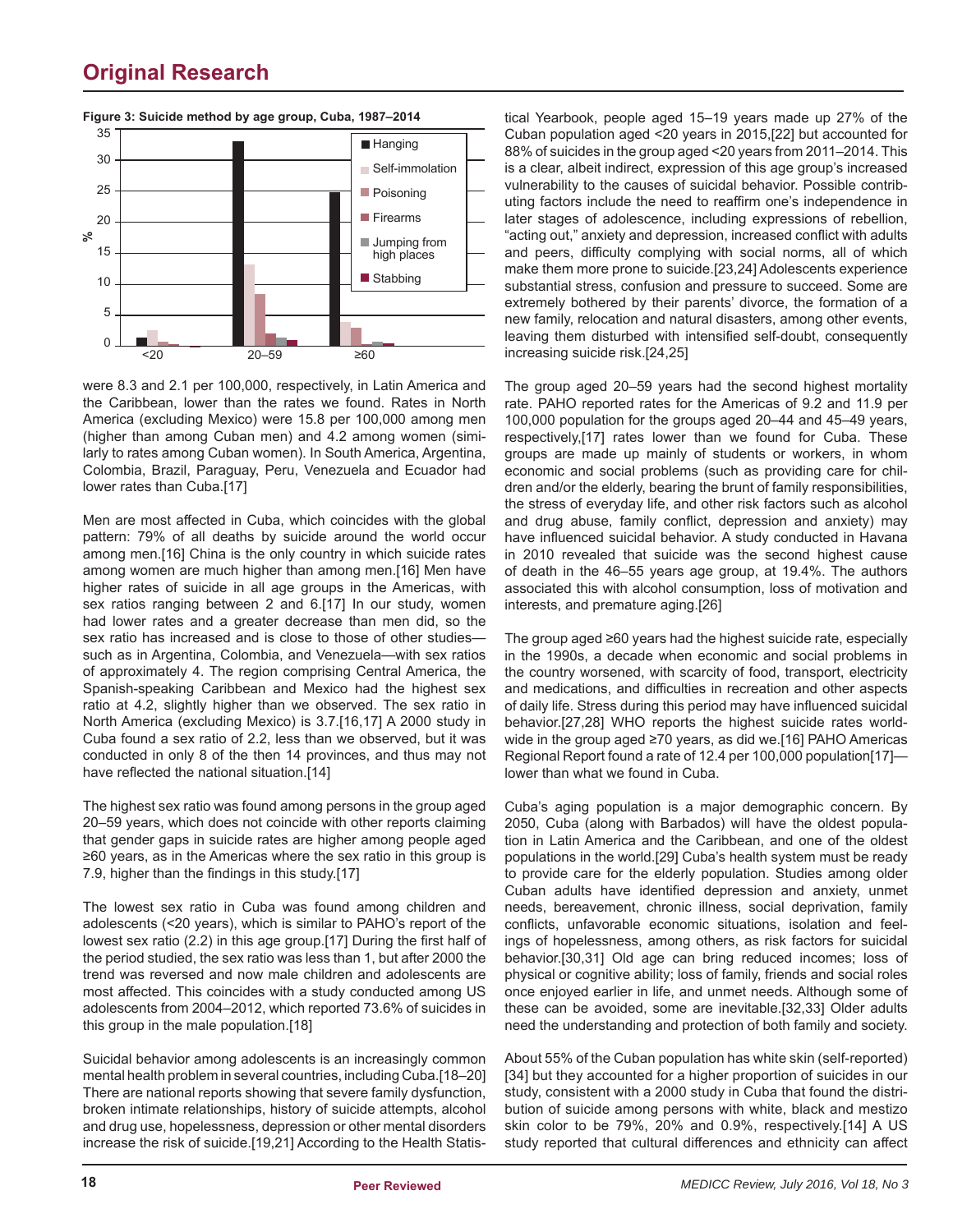suicide risk, noting lower suicide rates among Hispanic and African Americans than among white Americans. The authors commented that strong family relationships among Hispanic Americans could help explain their suicide rate 50% lower than that of white Americans, and that the social support systems in Black churches could similarly contribute to lower suicide rates among African Americans.[35]

Retirees or pensioners and homemakers were the most affected occupational groups, also in keeping with the 2000 Cuban study cited earlier.[14] Low income, diminished quality of life and other previously mentioned age-related challenges could help explain this.[31,33] With respect to marital status, the largest group was people with steady partners, a finding common to our study and the 8-province Cuban study in 2000. The authors of that study theorized that if a marriage lacked strong affective and spiritual ties, there would be deficits in communication and support needed to face adversity.[14] Other studies have observed an association between lack or loss of a stable partner and suicide.[30–32] Without data for the denominators needed for rate calculations, we are unable to speculate on whether our results are associated with effect of marital status in either direction.

Methods of suicide are influenced by sociocultural factors to the extent that individual attitudes and lifestyle reflect prevailing national or community customs.[35] The most common methods used in the Americas are hanging (39.7%), firearms (33.3%) and poisoning (18.2%).[17] Hanging was the main method used by both sexes in the last four years of the period we studied, consistent with the 2000 study.[14] The proportion of suicides by hanging is similar to ours in the region of Central America, the Spanishspeaking Caribbean and Mexico (64.3%), and in South America (58.2%).[17]

That poisoning ranked third in Cuba for the entire study period and second for 2011–2014 is consistent with PAHO's report on suicide in the Americas, where poisoning ranked second in the Spanishspeaking Caribbean at 18.7% and first in the rest of the Caribbean, at 47.3%, higher than the proportion we discovered.[17]

The proportion of suicides using firearms is almost 20 times greater in North America (excluding Mexico) than we found in Cuba: North America has the highest rate of suicides by firearms in the Americas, where 47.2% of suicides are by firearms (Canada 15%, USA 51%).[16] In the Americas, the biggest difference between men and women in method of suicide was in the use of firearms, with men using them 1.9 times more often than women. Women who commit suicide are 2.7 times more likely than men to use poisoning as a method, and 4.2 times more likely to die by self-immolation.[17]

We are interested in examining statistics on methods because controlling access to means of suicide is part of WHO's proposed suicide prevention plan. Unlike the USA, access to firearms in Cuba is very limited. Given that impulsivity is a trait often associated with suicidal behavior, availability and easy access to lethal means can increase risk of suicide.[16,17]

A major limitation of this study relates to DNE code books and the fact that values for the variable *employment status/occupation* are out of date. They still define retirement age as 55 years for women and 60 years for men, but these have been extended to 60 years for women and 65 years for men, so that some older working adults could have been wrongly classified as retired, which affects the distribution of burden by occupation. There are no codes for self-employed workers, a relatively new occupational category in Cuba, and the category *other* includes both military and other nonspecified occupations, preventing specific analysis. Also, skin color and marital status were not recorded on death certificates until 2001, and these variables could therefore not be analyzed for the full period. Finally, although providing proportions of suicides for variables such as occupation and skin color was intended to indicate distribution of suicide burden, not to convey risk, readers might be inclined to interpret a result as an indicator of risk, when it merely reflects population composition.

In spite of these limitations, the study is important because it describes the characteristics of suicide in Cuba over a period of almost three decades.

### **CONCLUSIONS**

The study analyzes the epidemiology of suicide in Cuba, a topic that has been little studied until now. Although suicide rates fell over the study period by more than 50%, they remain higher than rates for the Americas. The results can contribute to the development of programs and policies aimed at reducing an important preventable cause of death in Cuba.

### **ACKNOWLEDGMENTS**

The authors thank scientific and technical information specialists, Silvia Serra-Larín and María del Carmen Hinojosa-Álvarez, for their help in the literature review, and Dr Pedro López-Saura for his assistance and advice.  $-M$ 

### **REFERENCES**

- Pan American Health Organization. Clasificación internacional de enfermedades CIE-10. Causas externas de morbilidad y mortalidad. Lesiones auto infligidas intencionalmente. Capítulo 20 (X60-X84) [Internet]. Washington, D.C.: Pan American Health Organization; 2001 [cited 2015 Jun 2]. Available from: http://ais.paho.org/classi fications/Chapters/. Spanish.
- 2. National Library of Medicine (CU). Suicidio. Mortalidad y prevención. Factográfico de Salud. INFOMED [Internet]. 2015 Sep 16 [cited 2016 Feb 2]; [about 10 p.]. Available from: http://www .sld.cu/noticia/2015/09/16/suicidio-mortalidad -y-prevencion-factografico-de-salud. Spanish.
- 3. World Health Organization. Preventing suicide: A global imperative [Internet]. Geneva: World

Health Organization; 2014 [cited 2016 Jul 15]. 92 p. Available from: http://www.who .int/mental\_health/suicide-prevention/world \_report\_2014/en/

- 4. The World Bank. La carga mundial de morbilidad: generar evidencia, orientar políticas. Conclusiones principales de la edición regional para América Latina y el Caribe [Internet]. Seattle: IHME; 2013 [cited 2016 Feb 1]. Available from: http://www.healthdata.org/sites/default/files/ files/policy\_report/2013/WB\_LatinAmericaCari bbean/IHME\_GBD\_WorldBank\_LatinAmericaCari bbean\_TwoPager\_SPANISH.pdf. Spanish.
- 5. Pan American Health Organization. Informe Subregional del Suicidio. Centro América y República Dominicana. 1988–2008 [Internet]. Panamá: Pan

American Health Organization; 2011 [cited 2015 Nov 14]. 55 p. Available from: http://new.paho.org/ hq/dmdocuments/OPS%20Suicidio%20en%20 CA%20y%20RD.pdf. Spanish.

- 6. Rátiva Osorio JS, Ruiz Vélez VA, Medina-Pérez OA. Análisis de las noticias sobre suicidio publicadas en un diario local del Quindío Colombia, entre 2004 y 2011. Rev Cubana Hig Epidemiol [Internet]. 2013 [cited 2016 Jun 9];51(2):184–91. Available from: http:// scielo.sld.cu/scielo.php?pid=S1561-3003201 3000200007&script=sci\_abstract. Spanish.
- Pan American Health Organization. Situación de salud en las Américas. Indicadores Básicos 2012 [Internet]. Washington, D.C.: Pan American Health Organization; 2012 [cited 2016 Jan 2]. p.